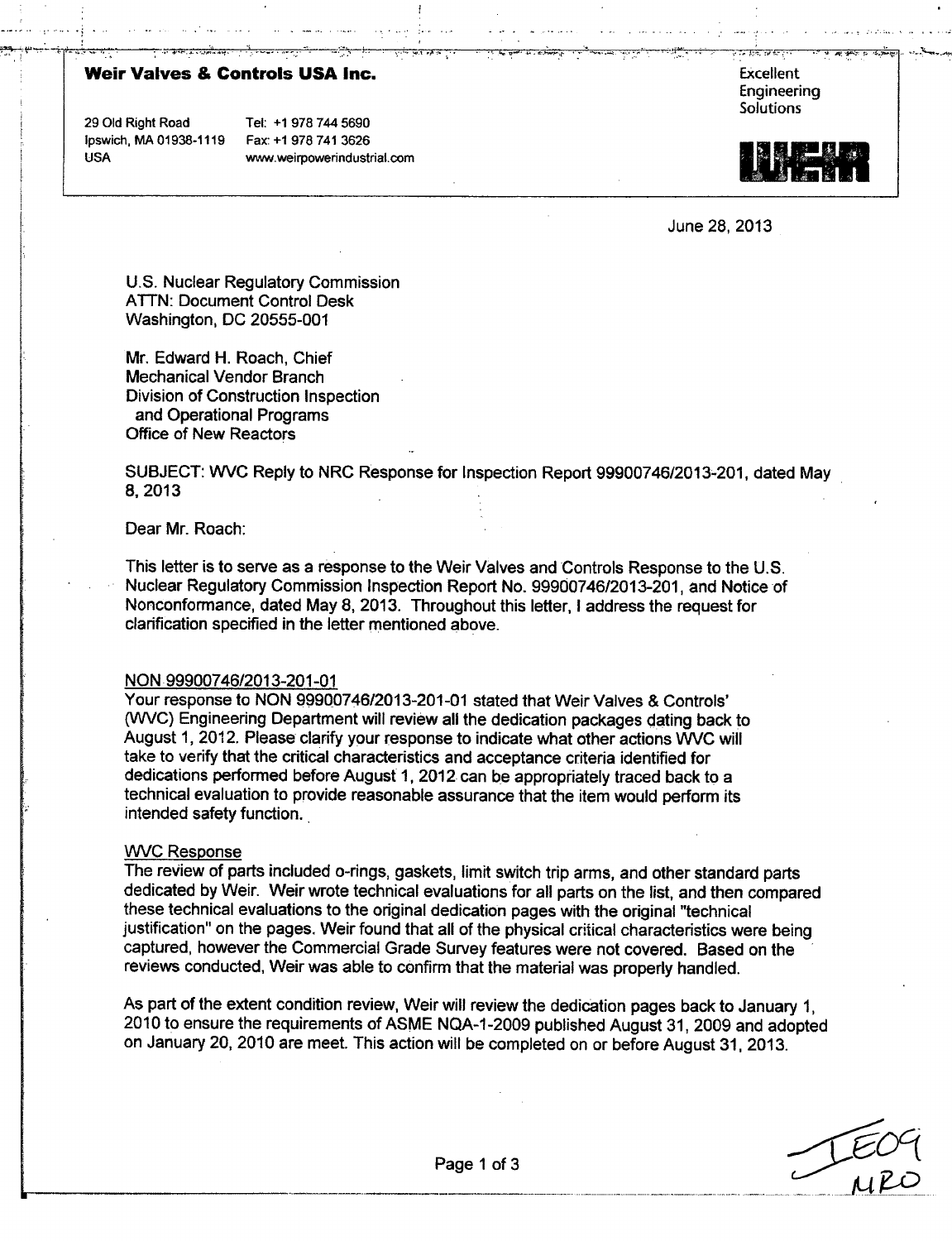Excellent Engineering Solutions

جج مشيج معربي ومعروجا معاد

استحويته ويتسم أوميسومحصد



# NON 99900746/2013-201-02, Point #3

Your response to NON 99900746/2013-201-02 stated that the dead weight tester error was conservative. If the gauges were tested at a higher pressure than intended, a gauge would have to provide a low reading to pass the erroneous expected pressure. A low-reading gauge could be non-conservative when testing requires a minimum pressure, Please provide the technical basis used by WVC to determine that the dead weight tester error was conservative. You also stated that WVC corrected the Weight Chart to reflect the correct values but did not indicate whether the document was properly controlled. Please clarify to indicate whether the Weight Chart is being controlled by your document control program.

# WVC Response:

ەستەت سىزلىق مەزىلەر . . . . ئايرىن بىد ئور<sub>ام</sub>ۇنلىقلىرىدا ئەيلىقلىقىداندا ئالىلىنىدا مېنىدىغان ئىلىقلىقىلىقىلىقى ئەزىرىلەر.

Weir has reviewed our previous response. Based on this review, Weir retracts our assertion that the values where conservative. After reviewing, Weir notes that the gages would be reading higher then the allowable test pressure. Reviewing the range for LLRTs, where these gages are used, the defined error would be approximately 2%. Based on the gage error (.25% of span 3A) and test pressure range, the additional error would create some potential concerns that some valves may have been tested with a pressure greater then allowed by the LLRT criteria.

Weir has done a review of TRICENTRICs which are torque seated Isolation valves, based on this review, the sealing load is provided by the actuator for high differential, at low differentials the impact of the increased test pressure is insignificant based on pressure area versus seating force. A good demonstration of the effect can be seen in the test report for 1-54536-S. The valve should have been tested at 1.1 psi in both directions. Based on the error the unit was tested at 2.1 psi. In the preferred (pressure pushing the disk into the seat) the leakage was .2 cc/min versus .93 allowable. In the reverse direction pushing the disk away from the seat the leakage was .25 cc/min. Based on this test, a 4 psi span had little impact on the results.

Weir has also performed a review of the impact the increase in pressure would have on check valves. Here the units are tested only in the reverse direction. The increase in pressure will have more of an impact, since only gravity holds the unit closed. Weir will have to review test reports to determine the impact of the pressure on a per test basis as disk weight varies on multiple factors. Weir will review the test reports to ensure pressure was under the maximum test pressure and that the rate of leakage was not marginal. Weir will complete this review by September 15th.

In regards to the Weight Chart, it will be added to procedure CP-M-22, "Calibration of Pressure gages with the Dead Weight Tester" so that it is a controlled document by July 19, 2013.

### NON 99900746/2013-201-04

Your response to NON 99900746/2013-201-04 stated that the corrective action steps taken and completed included updating WVC procedure CP-Q-38 to include the inspection of fillet and tack welds in accordance with Section NC-4427 of Section III of the ASME Code, and training on the procedure revision and Code requirement. Although these corrective actions address the finding with respect to the inspection of fillet and tack welds in the future, it does not address whether the completed fillet and tack welds met the requirements of the ASME Code. Please clarify your response to indicate what other actions WVC will take to verify that the completed fillet and tack welds met the requirements of Section NC-4427 of the ASME Code.